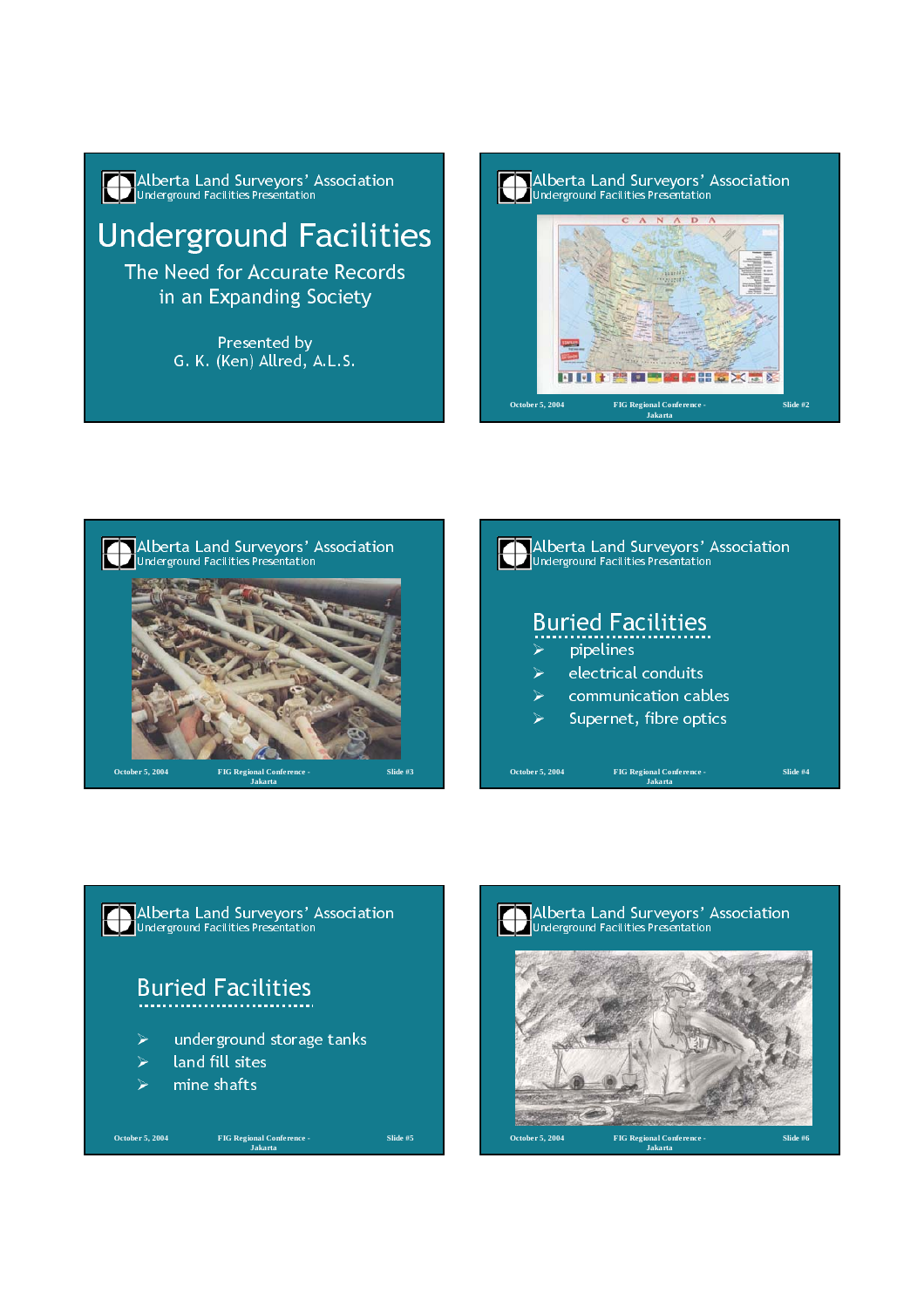









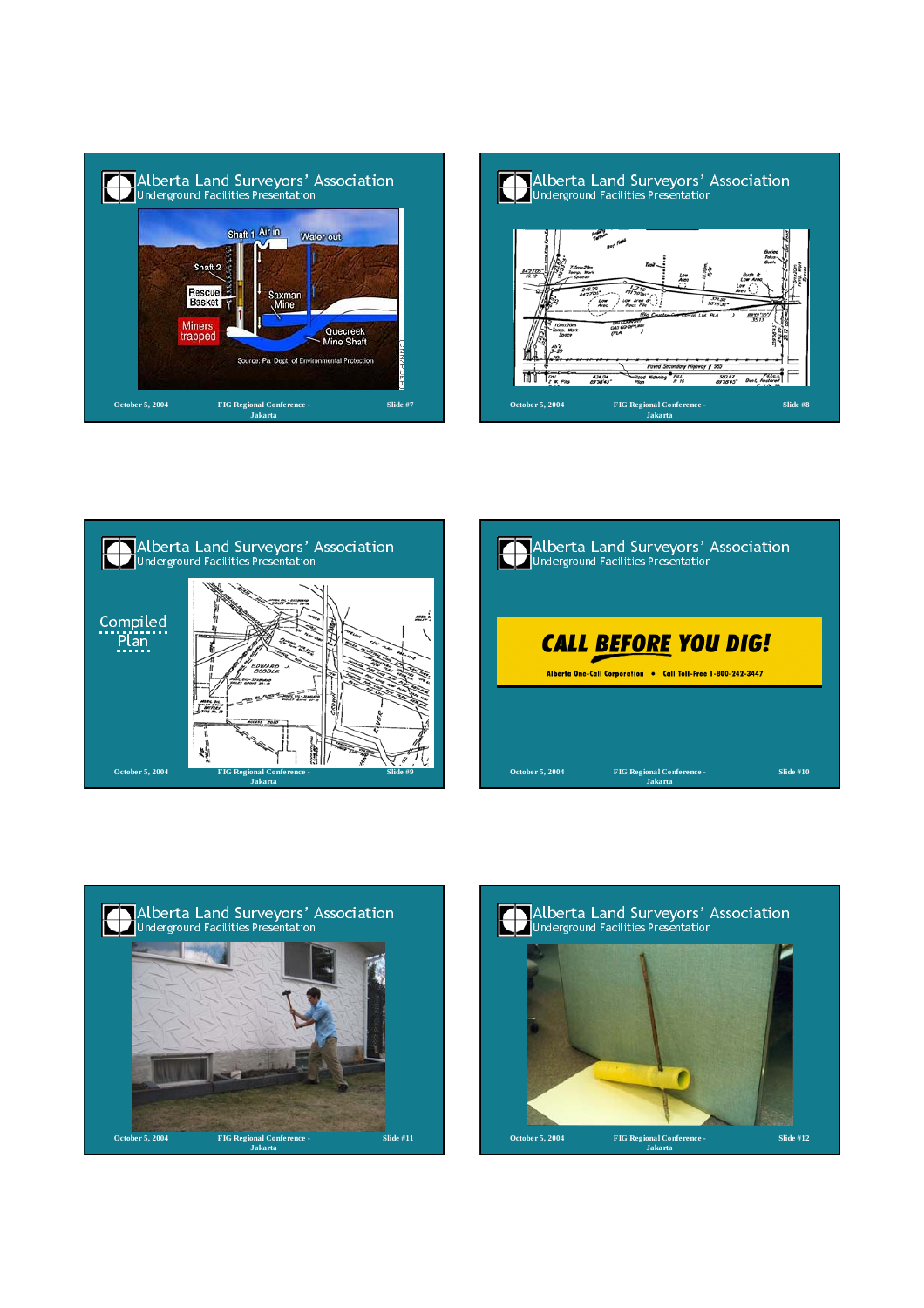## **Alberta Land Surveyors' Association**<br>Underground Facilities Presentation Alberta Advantage  $\triangleright$  Precise, uniform township system of survey  $\triangleright$  Torrens system of guaranteed Land Titles  $\triangleright$  Comprehensive Land Use Planning **Alberta Land Surveyors' Association**<br>Underground Facilities Presentation Alberta Advantage

**Slide #13**

**October 5, 2004 FIG Regional Conference - Jakarta**